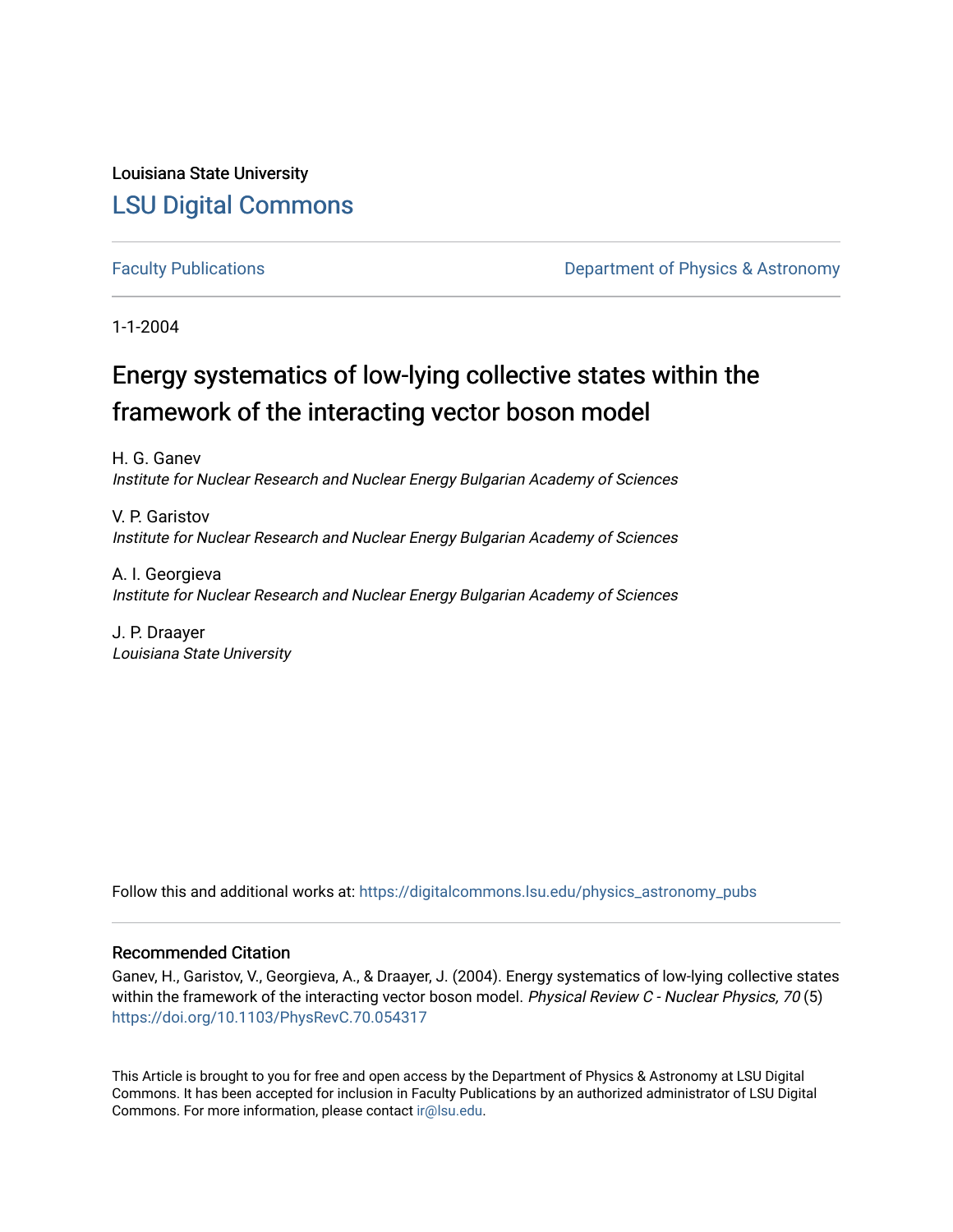## Energy Systematics of Low-lying Collective States within the Framework of the Interacting Vector Boson Model

H. G. Ganev<sup>1</sup>, V. P. Garistov<sup>1</sup>, A. I. Georgieva<sup>1,2</sup> and J. P. Draayer<sup>2</sup>

<sup>1</sup>Institute of Nuclear Research and Nuclear Energy, Bulgarian Academy of Sciences, Sofia1784, Bulgaria  ${}^{2}$ Louisiana State University, Department of Physics and Astronomy, Baton Rouge, Louisiana, 70803-4001 USA

In a new application of the algebraic Interacting Vector Boson Model (IVBM), we exploit the reduction of its  $Sp(12, R)$  dynamical symmetry group to  $Sp(4, R) \otimes SO(3)$ , which defines basis states with fixed values of the angular momentum L. The relationship of the latter to  $U(6) \subset U(3) \otimes U(2)$ , which is the rotational limit of the model, means the energy distribution of collective states with fixed angular momentum can be studied. Results for low-lying spectra of rare-earth nuclei show that the energies of collective positive parity states with  $L = 0, 2, 4, 6...$  lie on second order curves with respect to the number of collective phonons n or vector bosons  $N = 4n$  out of which the states are built. The analysis of this behavior leads to insight regarding the common nature of collective states, tracking vibrational as well as rotational features.

PACS numbers: 21.10.-k, 21.10.Re, 21.60.Fw, 27.70.+q

#### I. INTRODUCTION

A theoretical description of experimental data on the low-lying collective states of even-even nuclei in the rareearth and actinide regions remains a problem of special interest in the nuclear structure physics. Typically data is classified from the perspective of sequences of nuclei [\[1\]](#page-8-0), with nuclear characteristics studied as a function of the number of valence nucleons. Such results show the evolution of nuclear structure as a function of mass number, usually starting with yrast states of nuclei within a given shell [\[2\]](#page-8-1). But modern experimental techniques have advanced to the point that information is often available on long sequences of non-yrast in addition to yrast states with  $J^{\pi} = 0^{+}, 2^{+}, 4^{+}, 6^{+}...$  within a given nucleus [\[3\]](#page-8-2). In some cases the data is sufficient to justify the use of a statistical approach for studying the distribution of such states, like in shell model studies of the spacing distributions for fixed-particle-rank interactions [\[4\]](#page-8-3). For example, thirteen  $0^+$  states have been identified in  $174Hf$  [\[5](#page-8-4)] while in  $168 E r$  five  $0^+$ , twelve  $2^+$ , seven  $4^+$  and seven 6 <sup>+</sup> states are known. Many other such examples can be identified. Overall, theory has fallen short of being able to reproduce the rich array of experimental results.

In the more traditional quasi-particle-phonon model [\[6\]](#page-8-5), the nature of the excited bands depends on the number of phonons and quasi-particle pairs included in the theory. Algebraic approaches, like the interacting boson model (IBM) [\[7](#page-8-6)] are also quite successful in understanding the behavior of the collective states, and again an important element in the analysis is the number of collective bosons used to build the states. In this regard, symplectic models provide a general framework [\[8](#page-8-7)] for investigating collective excitations in many-body systems as they allow for a change in the number of "elementary" excitations in the collective states. The fact that the sym-

plectic group is also a dynamical group for the harmonic oscillator, which underpins the shell model, led to the development of very powerful symplectic shell models [\[8,](#page-8-7) [9](#page-8-8)] where statistical measures can be used to truncate the symplectic model spaces so that microscopic calculations are feasible [\[10\]](#page-8-9).

Recently an empirical analysis of the data for energies of low-lying excited states in even-even nuclei was reported [\[11](#page-8-10)]. In the analysis, experimental energies for  $0^+$  excited states in the spectra of the well-deformed nuclei were classified according to the number of monopole bosons, using a simple Hamiltonian for generating a parabolic type energy spectrum [\[12\]](#page-8-11). Here, as in the empirical investigation cited above, we consider systematics in the behavior of the energies of sequences of collective states with a fixed angular momentum  $L$  in even-even nuclei. The energy distribution of these states with respect to the number of "elementary excitations" (phonons) that goes into their construction is best reproduced and interpreted within the framework of algebraic approaches that involve symplectic symmetries.

A description of the energies of collective states having specific L values is related to the choice of the dynamical symmetry group and its reductions. The phenomenological Interacting Vector Boson Model (IVBM) [\[13\]](#page-8-12) has been shown to yield an accurate description of the lowlying spectra of well-deformed even-even nuclei. The most general spectrum generating algebra of the model is the algebra of the  $Sp(12, R)$  group [\[14](#page-8-13)]. In the rota-tional limit [\[15\]](#page-8-14) of the model, the reduction of  $Sp(12, R)$ to the  $SO(3)$  angular momentum group is carried out through the compact unitary  $U(6)$  subgroup, which defines a boson-number preserving version of the theory.

In the present paper we introduce the "symplectic" reduction of  $Sp(12, R)$  to the noncompact direct product  $Sp(4, R) \otimes SO(3)$ , which isolates sets of states with given L value (Section II). In this reduction,  $Sp(4, R)$  can be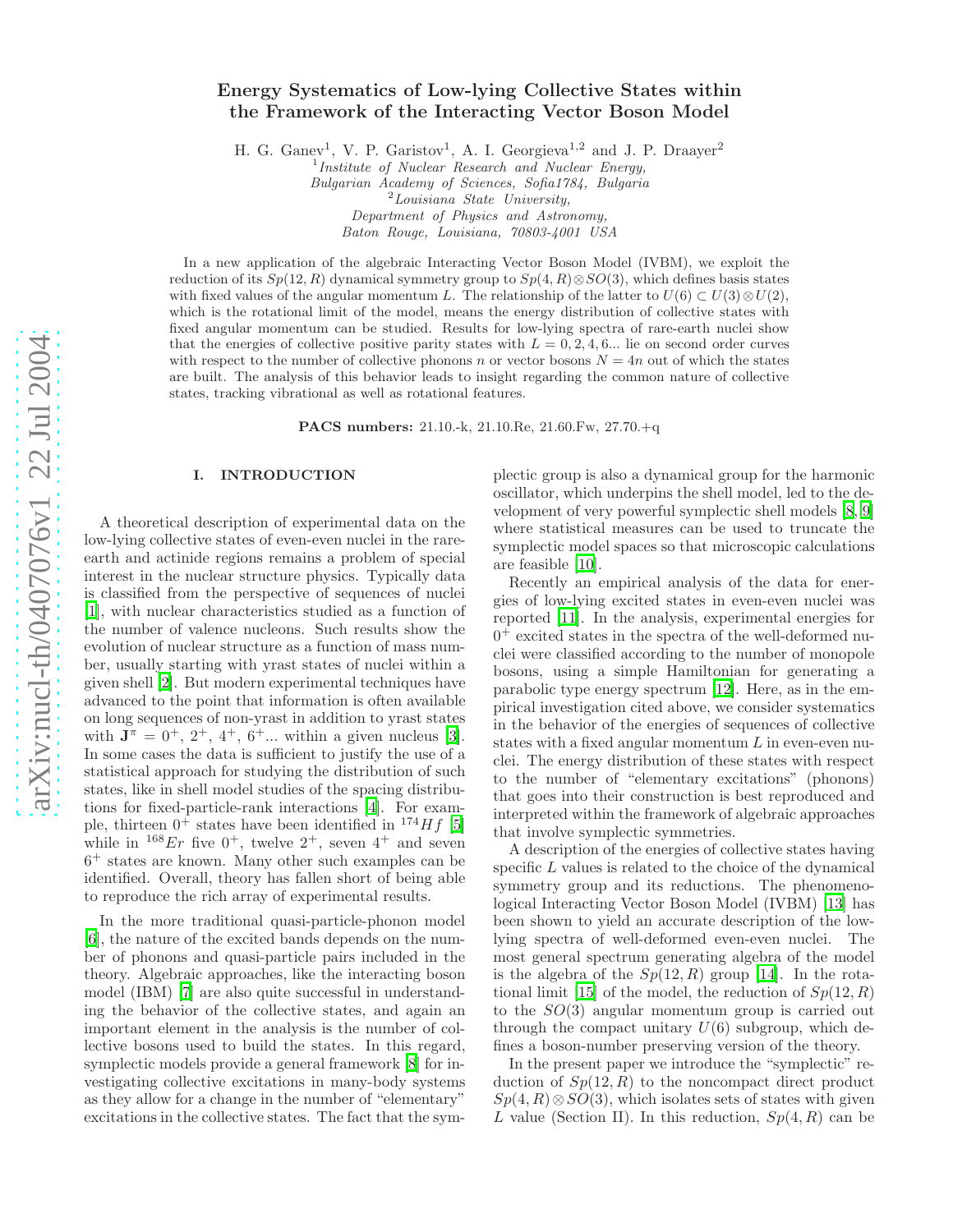considered as a classification group for the basis states of the system [\[16\]](#page-8-15). To complete the labelling of the basis state, we use the reduction of irreducible representations (irreps) of  $Sp(4, R)$  into irreps of the pseudo-spin group  $SU(2)$  [\[17](#page-8-16)] (Section III). As a result of the correspondence between the symplectic and unitary reduction chains and the relation between the second order Casimir operators of  $SU(3)$  and  $SU(2)$ , we use the same Hamiltonian and basis as in the rotational limit of the theory [\[14\]](#page-8-13). The eignevalues of the Hamiltonian for states with a given value of L give the energy distribution as a function of the number of excitations  $N$  that are used to build the states. The application of this new version of the IVBM (Section IV) to five even-even rare-earth nuclei confirms the empirical analysis given in [\[11\]](#page-8-10), and extends it to include in addition to deformed nuclei, some nearly spherical ones. The analysis of the results outlines common as well as specific features of the two main types of collective motion (Conclusions).

#### II. GROUP THEORETICAL BACKGROUND

We consider  $Sp(12, R)$ , the group of linear canonical transformation in a 12-dimensional phase space [\[18\]](#page-8-17), to be the dynamical symmetry group of the IVBM [\[13\]](#page-8-12). Its algebra is realized in terms of creation (annihilation) operators  $u_m^+(\alpha)(u_m(\alpha) = (u_m^+(\alpha))^{\dagger}$ , of two types of bosons differing by a "pseudo-spin" projection  $\alpha = \pm 1/2$ in a 3-dimensional oscillator potential  $m = 0, \pm 1$ . Hence the bosons that "built up" the collective excitations in the nuclear system are components of  $SO(3)$  vectors and form a "pseudo-spin" doublet of the  $U(2)$  group. The bilinear products of the creation and annihilation operators of the two vector bosons generate the noncompact symplectic group  $Sp(12, R)$ :

<span id="page-2-0"></span>
$$
F_M^L(\alpha, \beta) =_{k,m}^{\sum} C_{1k1m}^{LM} u_k^+(\alpha) u_m^+(\beta),
$$
  

$$
G_M^L(\alpha, \beta) =_{k,m}^{\sum} C_{1k1m}^{LM} u_k(\alpha) u_m(\beta),
$$
 (1)

$$
A_M^L(\alpha, \beta) = \sum_{k,m} C_{1k1m}^{LM} u_k^+(\alpha) u_m(\beta),
$$

where  $C_{1k1m}^{LM}$  are the usual Clebsh-Gordon coefficients and  $L = 0, 1, 2$ , with  $M = -L, -L + 1, ..., L - 1, L$ , define the transformation properties of [\(1\)](#page-2-0) under rotations. Being a noncompact group, the representations of  $Sp(12, R)$  are infinite dimensional. The action space of the operators [\(1\)](#page-2-0) is in general reducible and the invariant operator  $(-1)^N$ , where  $N = -\sqrt{3}[A^0(p, p) + A^0(n, n)]$  $(p = 1/2, n = -1/2)$  counts the total number of bosons, decomposes it into even  $H_+$  with  $N = 0, 2, 4, \dots$ , and odd H<sub>−</sub> with  $N = 1, 3, 5, \dots$ , subspaces.

#### A. Reduction through the compact  $U(6)$

The operators  $A_M^L(\alpha, \beta)$  from [\(1\)](#page-2-0) generate the maximal compact subgroup  $U(6)$  of  $Sp(12, R)$ . So the even and odd unitary irreducible representations (UIR) of  $Sp(12, R)$  split into a countless number of symmetric UIR of  $U(6)$  of the type  $[N]_6 = [N, 0^5] \equiv [N]$ , where  $N = 0, 2, 4, ...$  for even N values and  $N = 1, 3, 5, ...$  for the odd  $N$  values [\[17\]](#page-8-16). The rotational limit [\[15](#page-8-14)] of the model is further defined by the chain:

<span id="page-2-1"></span>
$$
U(6) \supset SU(3) \times U(2) \supset SO(3) \times U(1)
$$
  
\n[N]  $(\lambda,\mu)$   $(N,T) K L$   $T_0$  (2)

where the labels below the subgroups are the quantum numbers corresponding to their irreps. In this limit, the Hamiltonian is expressed in terms of the first and second order invariant operators of different subgroups in [\(2\)](#page-2-1). The complete spectrum of the system is calculated through the diagonalization of the Hamiltonian in the subspaces of all the UIR of  $U(6)$  belonging to a given UIR of  $Sp(12, R)$  [\[14\]](#page-8-13). Since the reduction from  $U(6)$ to  $SO(3)$  is carried out via the mutually complementary groups  $SU(3)$  and  $U(2)$  [\[19\]](#page-8-18), their Casimir operators [\[17,](#page-8-16) [20,](#page-8-19) [21](#page-8-20)] as well as their quantum numbers are related to one another:  $T = \frac{\lambda}{2}$ ,  $N = 2\mu + \lambda$ . Making use of the latter, the model Hamiltonian can be expressed as a linear combination of the first and second order Casimir invariants of the subgroups in [\(2\)](#page-2-1):

<span id="page-2-4"></span><span id="page-2-3"></span>
$$
H = aN + bN^2 + \alpha_3 T^2 + \beta_3 L^2 + \alpha_1 T_0^2.
$$
 (3)

This Hamiltonian is obviously diagonal in the basis:

$$
| [N]_6; (\lambda, \mu); K, L, M; T_0 \rangle \equiv | (N, T); K, L, M; T_0 \rangle. (4)
$$

#### B. The reduction through the noncompact  $Sp(4, R)$

In the present application of IVBM we make use of another possible reduction [\[18](#page-8-17)] of the  $Sp(12, R)$  group; namely, through its noncompact subgroup  $Sp(4, R)$ :

<span id="page-2-2"></span>
$$
Sp(12,R) \supset Sp(4,R) \otimes SO(3). \tag{5}
$$

The generators of  $Sp(4, R)$  are obtained from the vector addition to  $L = 0$  (scalar products) of the different pairs of vector bosons  $u_m^+(\alpha)$ ,  $(u_m(\alpha))$   $m = 0, \pm 1$  representing the  $Sp(12, R)$  generators [\(1\)](#page-2-0). By construction, all of these operators are rotational scalars and as a consequence the generators of  $Sp(4, R)$   $[F<sup>0</sup>(\alpha, \beta), G<sup>0</sup>(\alpha, \beta)$  and  $A^{0}(\alpha,\beta)$  commute with components of the angular momentum,  $L_M = -\sqrt{2} \sum_{\alpha} A_M^1(\alpha, \alpha)$ , that generate the  $SO(3)$  group; that is, a direct product of the two groups is realized [\(5\)](#page-2-2). It follows from this that the quantum number L of the angular momentum group  $SO(3)$  can be used to characterize the representations of  $Sp(4, R)$ .

The general reduction scheme of the boson representations of  $Sp(4k, R)$ ,  $k = 1, 2, \dots$ , to its maximal compact  $U(2k)$  and noncompact  $U(k, k)$  subgroups is given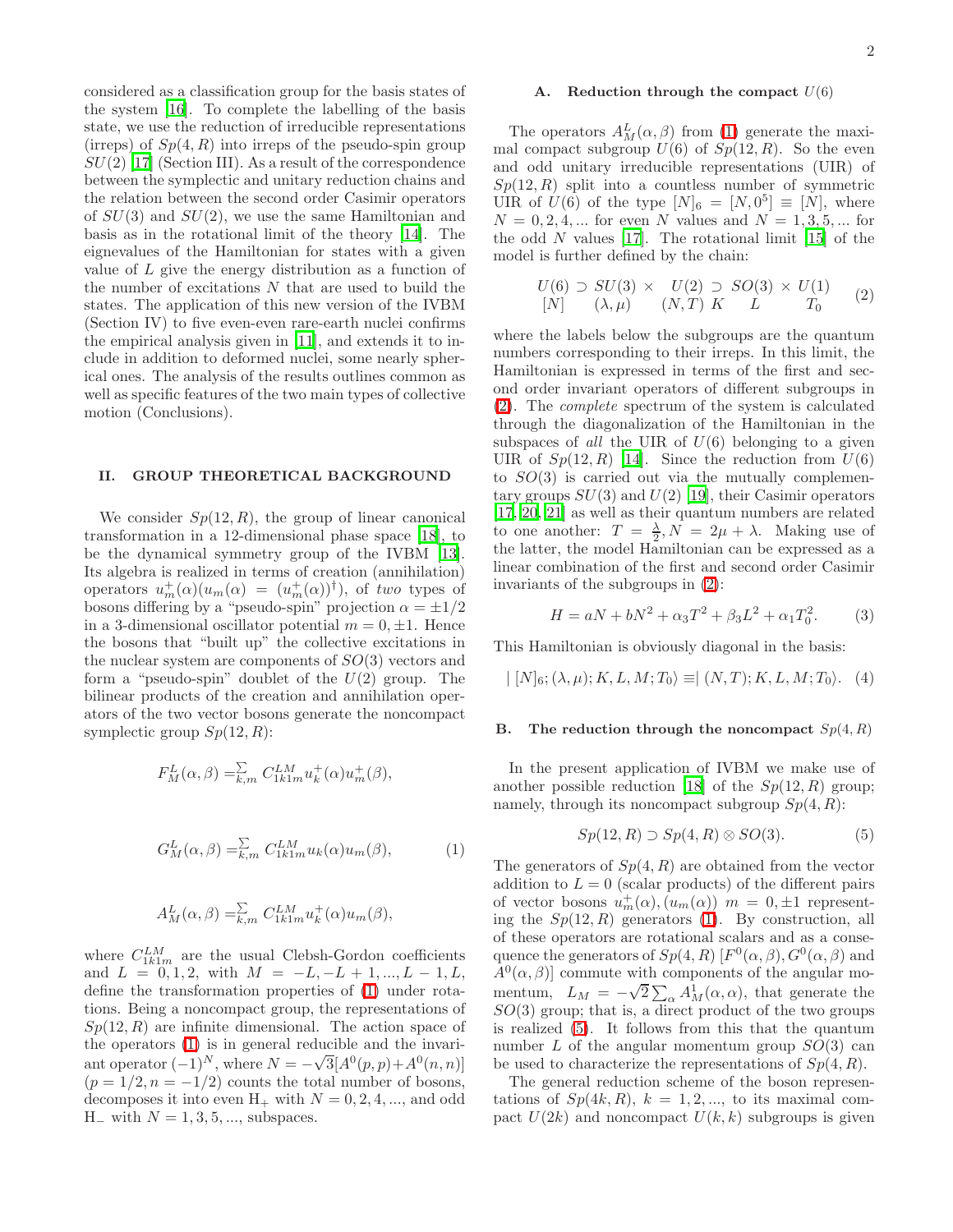<span id="page-3-0"></span>in detail in [\[17\]](#page-8-16). The case of  $k = 3$ , corresponding to the reduction of  $Sp(12, R)$  through the compact  $U(6)$ subgroup, was presented in the symplectic extension of the  $U(6)$  number conserving version of the IVBM [\[14\]](#page-8-13). The  $Sp(4, R)$  represents the simplest nontrivial  $k = 1$ case. The subgroup associated with its compact content is  $U(2)$ . It is generated by the Weyl generators  $A^{0}(\alpha, \beta)$ :

$$
A^{0}(p,n) = \sqrt{\frac{2}{3}}T_{+}, A^{0}(n,p) = -\sqrt{\frac{2}{3}}T_{-},
$$
  
\n
$$
A^{0}(p,p) = \sqrt{\frac{1}{3}}N_{+}, A^{0}(n,n) = \sqrt{\frac{1}{3}}N_{-},
$$
\n(6)

where  $N_{+}(N_{-})$  count the number of particles of each kind. It is well known that  $Sp(4, R)$  is very convenient for the classification [\[16](#page-8-15)] of nuclear properties with respect to the reduction operators  $N = N_{+} + N_{-}$  and the third projection  $T_0 = -\sqrt{\frac{3}{2}} [A^0(p,p) - A^0(n,n)]$  of the pseudo-spin operator  $T$ . So we can use the equivalent set of infinitesimal operators that contain in addition to the raising  $T_+$ and lowering  $T_$  components of the pseudo-spin (see [\(6\)](#page-3-0)) the Cartan operators N and  $T_0$ . The operators  $T_0, T_{\pm}$ close the pseudo-spin algebra  $su(2)$ . The operator N generates  $U(1)$  and plays the role of the first-order invariant of  $U(2) \supset SU_T(2) \otimes U_N(1)$ . So this reduces the infinite dimensional representation of  $Sp(4, R)$  to an infinite sum of finite dimensional representations  $[N]_2 = [N, 0] \equiv [N]$ of  $U(2)$ . The minimum number of bosons that are required to build a state with given L is  $N_{\text{min}} = L$  for the L even and  $N_{\text{min}} = 2L$  for the L odd. The standard labelling of the  $SU_T(2)$  basis states is by means of the eigenvalues  $T(T+1) = \frac{N}{2}(\frac{N}{2}+1)$  of the second order Casimir operator  $\mathbf{T}^2$  of  $SU(2)$ . Hence  $T = \frac{N}{2}, \frac{N}{2} - 1, ..., 1$ or 0, for each fixed N in the reduction  $Sp(4,\overline{R}) \supset U(2)$ . The other label of the  $SU_T(2)$  basis states is provided by the eigenvalues of the operator  $T_0$ , which are  $T_0 = -T$ ,  $-T+1, \ldots, T-1, T$ .

In physical applications, the following correspondence between the two chains  $(U(6)$  [\(2\)](#page-2-1) and  $Sp(4, R)$  [\(5\)](#page-2-2)) of subgroups of  $Sp(12, R)$  plays an important role [\[22\]](#page-8-21):

$$
Sp(12, R) \supset Sp(4, R) \otimes SO(3)
$$
  
\n
$$
U(6) \supset U(2) \otimes SU(3).
$$
\n(7)

Result [\(7\)](#page-3-1) is a consequence of the equivalence of the  $U(2)$  group of the pseudo-spin T in both chains  $(U(6) \supset$  $SU(2) \subset Sp(4, R)$  and its complementarity to  $SU(3)$  in the  $SU(3) \subset U(6)$  chain.

#### C. Representations of  $Sp(4, R)$

As noted above, each  $Sp(4, R)$  irrep is infinite dimensional and consists of a countless number of  $U(2)$  irreps. A basis for its representations in the even  $H_+$  action space is generated by a consecutive application of the symmetrically coupled products of the operators  $F^0(\alpha, \beta)$ 

to the lowest weight state (LWS) with angular momentum L that labels the  $Sp(4, R)$  irrep under consideration [\[22,](#page-8-21) [23](#page-8-22), [24\]](#page-8-23). Each starting  $U(2)$  configuration is characterized by a totally symmetric representation [L] formed by  $N_{min} = L$  vector bosons. We now give a procedure for obtaining the rest of the  $SU(2)$  irreps in a given L irrep of  $Sp(4, R)$ . To do this, we first partition r into a sum of sets  $(r_1, r_2)$  with both  $r_1$  and  $r_2$  even and  $r_1 + r_2 = r$ , where  $r/2$  gives the degree of the  $F^0(\alpha, \beta)$  that is applied to the LWS. These pairs can be put into one-to-one correspondence with the irreps of  $U(2)$ , and upon reduction to irreps of  $SU(2)$  ([ $r_1, r_2$ ]  $\rightarrow$  [ $r_1 - r_2, 0$ ] = [ $r_1 - r_2$ ]), the  $\langle r/4\rangle$ 

decompostion is as follows:  $[r] = \bigoplus [r-4i],$  $i = 0$ where

 $\langle r/4 \rangle$  denotes the integer part of the ratio. Next, the action of the various products of  $F^0(\alpha, \beta)$  operators is given by all inner products of the representations  $[L]$  i.e.  $[L] \otimes (r] \oplus (r-4] \oplus ...)$  restricted to two-dimensional Young diagrams. They are then transformed into  $SU(2)$ representations [k] corresponding to  $N = N_{min} + r$ ,  $r = 0, 2, 4, 6, ...$  and  $T = \frac{k}{2} = \frac{N}{2}, \frac{N}{2} = 1, ..., 0$  for even L values. The decomposition of  $Sp(4, R)$  representations for odd values of  $L = 1, 3, 5$  in the even  $H_+$  are obtained in the same way but using the decomposition of  $r = 2, 4, 6, \dots$  into a sum of pairs of  $[r_1, r_2]$  with  $r_1$  and  $r_2$  both odd numbers [\[25\]](#page-8-24) and the multiplication starting with even representations  $[L - 1]$ . As a result of the multiplication of each given value of  $L$  with an infinite number of  $SU(2)$  decompositions of the even numbers n, we obtain all the  $SU(2)$  irreps contained in the  $Sp(4, R)$ representation defined by  $L$ . We illustrate this technique for the cases  $L = 0$  and  $L = 2, 4$  in the TABLES [I,](#page-4-0) [II,](#page-4-1) and [III.](#page-4-2) The columns are defined by the pseudo-spin quantum number  $T = k/2$  and the rows by the eigenvalues of  $N = k_{\text{max}} = L + r$  for L even and  $N = k_{\text{max}} + 2 = 2L + r$ for L odd and  $r = 0, 2, 4, 6, \dots$  TABLE [I](#page-4-0) for the  $L = 0$ states actually coincides with the decomposition of the even numbers r.

<span id="page-3-1"></span>The correspondence [\(7\)](#page-3-1) between the two  $Sp(12, R)$ subgroup chains, together with the relationships between the quantum numbers of  $U(2)$  and  $SU(3)$ , allows one to identify the  $SU(3)$  irreps  $(\lambda = k, \mu = (N - k)/2)$  that are shown in TABLES [I,](#page-4-0) [II,](#page-4-1) and [III.](#page-4-2) For a given value of N, these can be compared to the classification scheme for  $SU(3)$  irreps in the even  $U(6)$  irreps of  $Sp(12, R)$  given in TABLE I of Ref. [\[14\]](#page-8-13). The  $SU(2)$  irreps that are missing from the tables do not contain states with the L value being considered, the latter being determined by the reduction rules for  $SU(3) \supset SO(3)$  [\[15](#page-8-14)]. Except for the  $L = 0$  case in TABLE [I,](#page-4-0) in the decomposition of  $Sp(4, R)$  representations L into [k] irreps of  $SU(2)$ , there is a multiplicity in the appearance of some of the irreps. The symbol  $(\rho \times)$ , where  $\rho$  is an integer number, in TABLES [II](#page-4-1) and [III](#page-4-2) that shows how many times  $(\rho)$ the respective irrep  $[k]$  appears for the specified N value. This multiplicity is exactly equal to the multiplicity of L in the reduction of the corresponding  $(\lambda, \mu)$  irrep of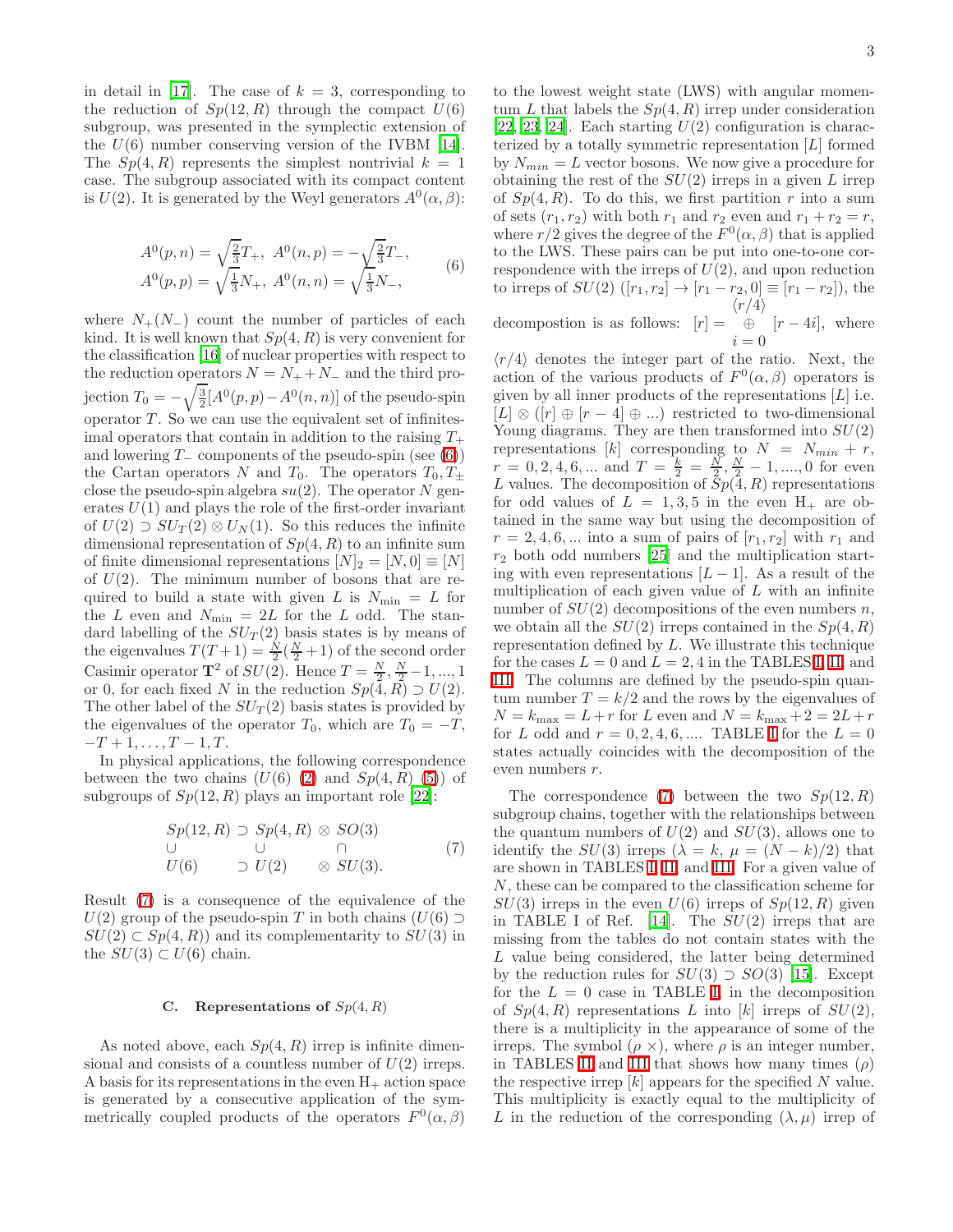<span id="page-4-0"></span>

| TABLE I: $L=0$      |                   |                   |          |                 |                          |          |  |
|---------------------|-------------------|-------------------|----------|-----------------|--------------------------|----------|--|
| $\ldots$ $T =$<br>5 | $\qquad \qquad -$ | $\qquad \qquad =$ | $=2$     | $\mathbb{H}T =$ | $\overline{\phantom{0}}$ |          |  |
|                     |                   |                   |          |                 |                          |          |  |
|                     |                   |                   |          |                 |                          | —        |  |
|                     |                   |                   |          |                 |                          |          |  |
|                     |                   |                   |          |                 |                          |          |  |
| $\cdots$            |                   |                   |          |                 |                          |          |  |
|                     |                   |                   |          |                 |                          |          |  |
| $\cdots$            |                   | $\cdots$          | $\cdots$ | $\cdots$        | $\cdots$                 | $\cdots$ |  |

<span id="page-4-1"></span>

|          | TABLE II: $L = 2$ |                  |          |          |          |          |          |
|----------|-------------------|------------------|----------|----------|----------|----------|----------|
|          | $\ldots$ $T = 5$  | ٠,<br>$=$<br>$=$ |          | $=$      |          | $=$      |          |
|          |                   |                  |          |          |          |          |          |
|          |                   |                  |          |          |          |          |          |
|          |                   |                  |          |          |          |          |          |
|          |                   |                  |          |          |          |          |          |
|          |                   |                  |          |          |          |          |          |
| $\cdots$ | $\cdots$          | $\cdots$         | $\cdots$ | $\cdots$ | $\cdots$ | $\cdots$ | $\cdots$ |



<span id="page-4-2"></span> $\Gamma$ 

#### III. ENERGY DISTRIBUTION OF LOW-LYING COLLECTIVE STATES

#### A. Application of the theory

Because of the correspondence between the symplectic and unitary reduction chains [\(7\)](#page-3-1) and the relation between the  $SU(3)$  and  $SU(2)$  second order Casimir operators, in the present case we can use the same Hamiltonian [\(3\)](#page-2-3) as in [\[14\]](#page-8-13). Furthermore, as established above, the bases in the two cases are equivalent and as a result the Hamiltonian [\(3\)](#page-2-3) is diagonal in both [\(4\)](#page-2-4). The eigenvalues for states of a given  $L$  value are therefore simply

$$
E((N,T);KLM;T_0) = aN + bN^2 + \alpha_3 T(T+1) + \alpha_1 T_0^2
$$
  
+  $\beta_3 L(L+1).$  (8)

In this expression [\(8\)](#page-4-3) the dependence of the energies of the collective states on the number of phonons (vector bosons)  $N$  is parabolic. All the rest of the quantum numbers  $T$ ,  $T_0$ , and  $L$  defining the states are expressed in terms of  $N$  by means of the reduction procedure described above. This result affirms the conclusions of

an empirical investigation of the behavior of states with fixed angular momentum [\[11](#page-8-10)], namely, that their energies are well described by the simple phenomenological formula  $E_L(n) = A_L n - B_L n^2$ , where  $A_L > 0$  and  $B_L > 0$ are fitting parameters and  $n$  is an integer number corresponding to each of the states with given  $L$ . The number n labelling each state is related in  $[12]$  to the number of monopole bosons, which are obtained by means of a Holstein-Primakoff mapping [\[26](#page-8-25)] of pairs of fermions confined to a j-orbit with projection  $m$ . In further considerations we have established a relation  $N = 4n$  between the quantum number  $N$  and the number of ideal bosons n introduced in [\[12\]](#page-8-11). This relates the  $Sp(12, R)$  phenomenological collective model to a simple microscopic description of the collective states.

<span id="page-4-3"></span>From this analysis, it should be clear that the IVBM can be used to investigate energy distributions [\(8\)](#page-4-3) of lowlying states with  $J^{\pi} = 0^{+}, 2^{+}, 4^{+}...$  as a function of the number of bosons. In the applications that follow, we focus on states with  $L = 0, 2, 4$ . The basis states have a fixed T value the parity defined as  $\pi = (-1)^T [14]$  $\pi = (-1)^T [14]$ . In the columns with fixed  $T$ , the number of bosons  $N$  changes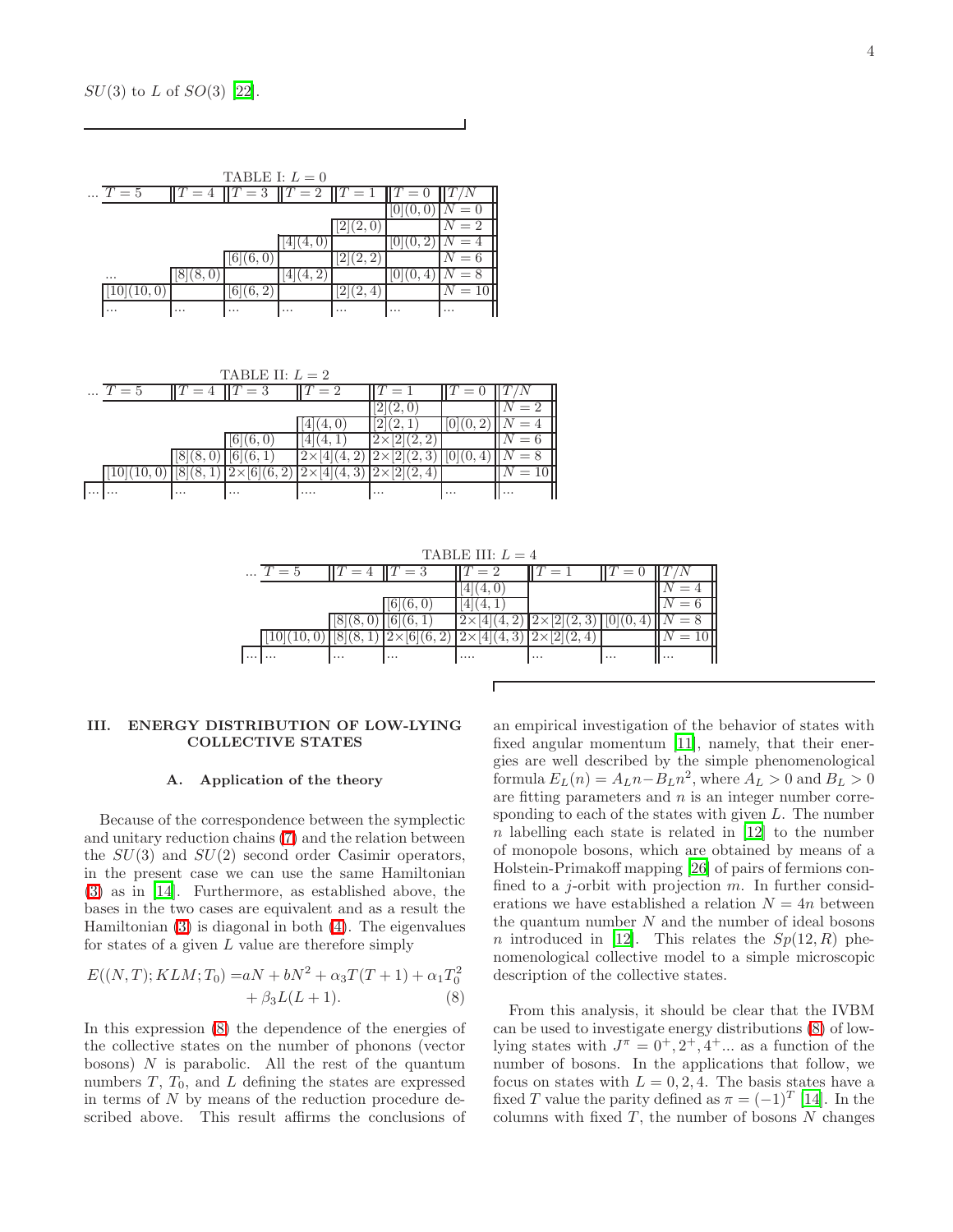in steps of four  $(\Delta N = 4)$  in the  $L = 0, 1$  cases and steps of two  $(\Delta N = 2)$  for all the rest (see examples given in TABLES [I-](#page-4-0)[III\)](#page-4-2).

In what follows we present a procedure for obtaining the energy distribution of low-lying collective states in real nuclei. We start with an evaluation of the inertia parameter,  $\beta_3$ , that muliplies the  $L(L + 1)$  term in [\(8\)](#page-4-3). This is done by fitting energies of the ground-state-band (GSB) with  $L = 0_1, 2_1, 4_1, 6_1, \dots$  to the experimental values for each nucleus. The other collective states in this approach, which typically are associated with other terms in the eigenvalues of the Hamiltonian [\(8\)](#page-4-3), are also influenced by the value of the inertia parameter. A convenient method for determining the other parameters of the Hamiltonian [\(3\)](#page-2-3) follows:

• For the  $0^+$  states we fix  $T = 0$  and  $T_0 = 0$  with  $N =$ 0, 4, 8, ..., which corresponds to the first column on TABLE [I.](#page-4-0) As a result, we obtain a simple twoparameter quadratic equation

<span id="page-5-0"></span>
$$
E((N_{0_i}, 0); 000; 0) = aN_{0_i} + bN_{0_i}^2
$$
\n(9)

for the energy distributions of the  $i = 1, 2, 3, ...$  experimentally observed  $0_i^+$  state. The index i denotes an ordering of the states with increasing energy. The  $E_{0_1^+} = 0$  equation for the ground state has two solutions, namely,  $N'_{0_1} = 0$  and  $N''_{0_1} = -\frac{a}{b}$ , as the parabola is a symmetric curve with respect to its maximum value at  $N_{0_{\text{max}}} = -\frac{a}{2b}$  for  $b < 0$ . The values of  $N_{0_i}$  corresponding to the experimentally observed  $E_{\text{exp}}$  and the values of the parameters  $a$ and b are evaluated in a multi-step  $\chi$ -squared fitting procedure. Specifically, the fitting is performed by comparing the energies of various possible sets of values of  $N_{0i}$  attributed to the experimental data for the  $0_i^+$  states. The set with minimal  $\chi^2$  value determines the distribution of the  $0_i^+$  states energies  $(a \text{ and } b)$  with respect to the number of bosons  $N_{0_i}$  out of which each state is built.

- For  $2^+$  states we leave the a and b parameters fixed as determined above for  $0^+$  states and introduce a dependence on the quantum number  $T \neq 0$  (even) and  $T_0 = 0$  with allowed values of N at fixed T,  $N = 2T, 2T + 2, 2T + 4, ...$  (third, fifth, etc., column in TABLE [II\)](#page-4-1). This determines the  $\alpha_3 T(T+1)$  part of the Hamiltonian eigenvalue [\(8\)](#page-4-3). In this case the  $\alpha_3$  parameter is again evaluated by means of a  $\chi^2$ fitting to values for the different sets of the allowed  $N_{2_i}$  attributed to the experimentally observed  $2^+_i$ states. This term plus the constant  $6\beta_3$  fix the distance the  $2^+$  parabolas are separated from the  $0^+$  ones.
- For the 4<sup>+</sup> states, we again use fixed  $T \neq 0$ (even) and keep the values of a, b and  $\alpha_3$ , as determined for the  $0^+$  and  $2^+$  states, respectively, but choose  $T_0 \neq 0$  from the allowed set given by  $T_0 =$

 $\pm 1, \pm 2, ..., \pm T$ . This choice allows one to evaluate the final parameter in the Hamiltonian,  $\alpha_1$ . This parameter determines the distance the parabolas representing the  $4^+_i$  states are shifted from those previously determined, with the appropriate set of values of  $N_{4_i}$ , which gives the energy distribution of the  $4^+$  states with respect to  $N_{4_i}$  by means of the same type of multi-step fitting.

The model parameters are fixed with respect to the  $0^+, 2^+$  and  $4^+,$  as there is usually enough of these states to achieve good fitting statistics and they are predominantly bandhead configurations (all the  $0^+$  and some of the  $2^+$  and  $4^+$  states). Sets of states with other values of  $L = 1, 3, 6$  or with negative parity (T-odd) can be included in the consideration by determining in a convenient way the values of  $T, T_0$  and finding sequences of N corresponding to the observed experimental energies. Of course, the quantum numbers  $T, T_0$  and the sequences of N have to be allowed in the reduction of the  $Sp(4, R)$ representation defined by  $L$ , to the  $SU(2)$  irreps. As all the parameters of Hamiltonian are evaluated from the distribution of  $0^+, 2^+$  and  $4^+$  states, only changing the values of  $T$  and  $T_0$  is not enough to make the curve for the additional set of states with another L distinguishable. In order to do this, we can introduce a free additive constant  $c_L$  to the eigenvalues  $E((N,T);KLM;T_0)$ , which is evaluated in the same way as the other parameters of [\(8\)](#page-4-3) in a fit to the experimental values of the energies of the additional set of L states being considered.

#### B. Analysis of the results

The results of the treatment described above applied to the collective spectra of five even-even nuclei from the rare earth region are illustrated in Figures [1-](#page-6-0)[3.](#page-7-0) The distribution of the energies with respect to values of  $N_{L_i}$ and the good agreement between theory and experiment can be clearly seen in the figures. Additionally  $N_{\text{min}}$ , the values of  $T$ ,  $T_0$  used for the states with given L, the values obtained for the Hamiltonian parameters  $\beta_3$ ,  $a, b, \alpha_3$ ,  $\alpha_1$  and  $c_L$  with their respective  $\chi^2$  are given in TABLE [IV.](#page-6-1) The s in the first column gives the number of the experimentally observed states with the respective L value.

As already mentioned, the examples chosen for the present study consists of nuclei for which there is experimental data on low-lying energies of more than five states in each of the angular momenta  $L = 0, 2, 4$  classes. Of the examples considered, two of the nuclei have typical vibrational spectra  $[27]$ :  $^{144}Nd$  and  $^{148}Sm$  while the rest  $^{154}Gd,^{168}Er$  and  $^{178}Hf$  possess typical rotational character. This is confirmed by the values obtained for the inertia parameter,  $\beta_3$ , given in TABLE [IV.](#page-6-1) One of the main distinctions of these two types of spectra is the position of the first excited  $2^+_1$  state above the GSB. For vibrational nuclei the number is rather high, around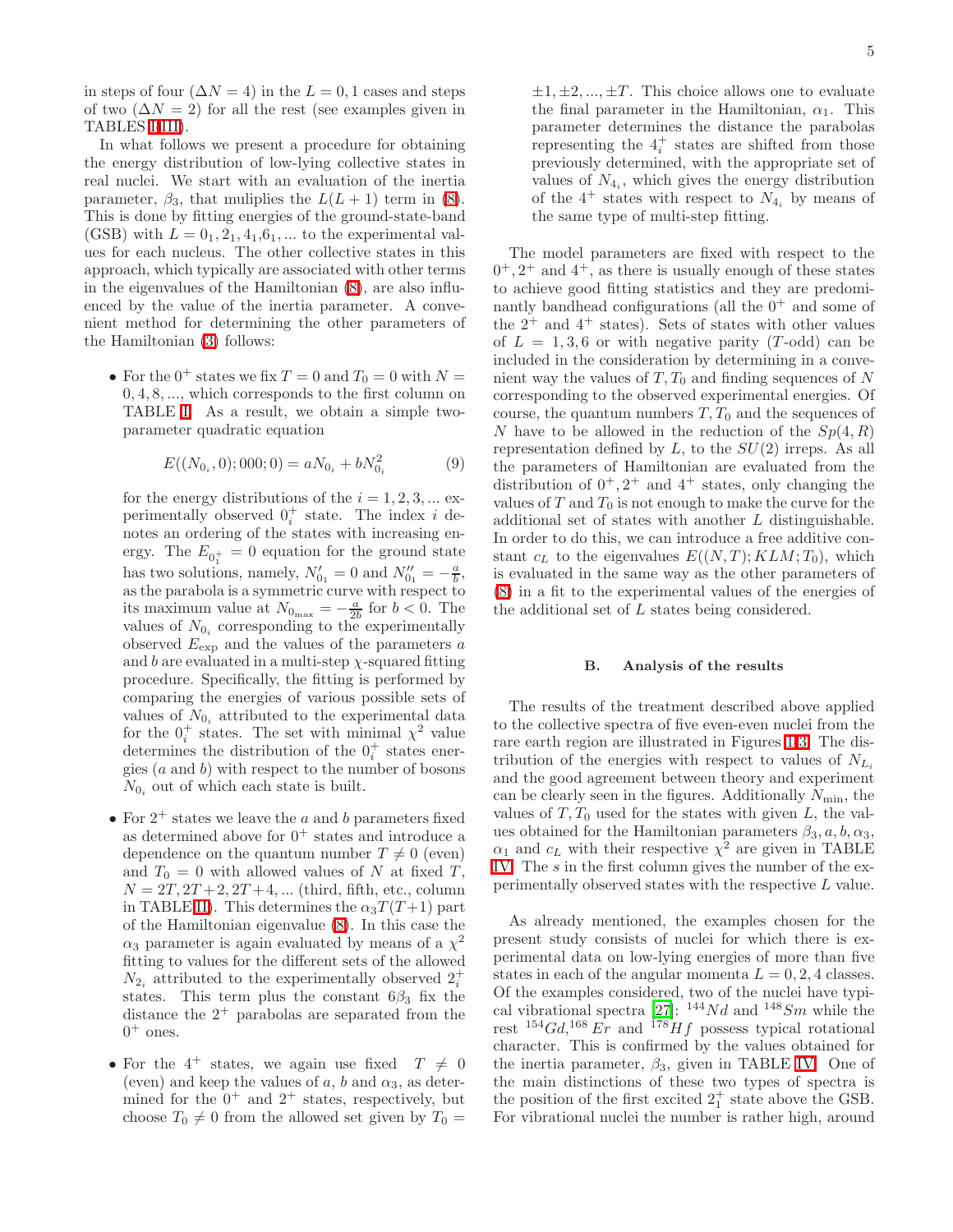| Nucleus     | $\boldsymbol{S}$ |                | $L  N_{\min}  T  $ |                             |                | $T_0 \chi^2$ | parameters                      |
|-------------|------------------|----------------|--------------------|-----------------------------|----------------|--------------|---------------------------------|
| $^{148} Sm$ | 5                | $\theta$       | $\theta$           | $\overline{0}$              | $\theta$       | 0.0005       | $a = 0.03096$<br>$b = -0.00010$ |
|             | $\overline{7}$   | $\overline{2}$ | 8                  | 4                           | $\Omega$       | 0.0002       | $\alpha_3 = -0.00187$           |
|             | 10               | 4              | 6                  | 8                           | 8              | 0.0003       | $\alpha_1 = -0.00285$           |
|             | 3                | 6              | 20                 | 10                          | 10             | 0.0023       | $\beta_3 = 0.03929$             |
| $^{144}Nd$  | $\overline{7}$   | $\overline{0}$ | $\theta$           | $\overline{0}$              | $\theta$       | 0.0001       | $a = 0.02389$<br>$b = -0.00003$ |
|             | 11               | $\overline{2}$ | 12                 | 6                           | $\theta$       | 0.0008       | $\alpha_3 = 0.00309$            |
|             | $\overline{7}$   | 4              | 20                 | 10                          | 10             | 0.0004       | $\alpha_1 = -0.00450$           |
|             |                  |                |                    |                             |                |              | $\beta_3 = 0.04074$             |
| $^{168}Er$  | $\overline{6}$   | $\overline{0}$ | $\theta$           | $\overline{0}$              | $\theta$       | 0.0006       | $a = 0.04270$<br>$b = -0.00017$ |
|             | 11               | $\overline{2}$ | $\overline{4}$     | $\overline{2}$              | $\theta$       | 0.0022       | $\alpha_3 = 0.07298$            |
|             | 11               | 4              | $\overline{4}$     | $\overline{2}$              | $\overline{2}$ | 0.0015       | $\alpha_1 = 0.10910$            |
|             | $\overline{7}$   | 3              | $\overline{4}$     | $\mathcal{D}_{\mathcal{L}}$ | $\theta$       | 0.0009       | $\beta_3 = 0.01295$             |
|             |                  |                |                    |                             |                |              | $c_3 = 0.03$                    |
| 178 Hf      | 7                | $\theta$       | $\theta$           | $\overline{0}$              | $\theta$       | 0.0010       | $a = 0.02666$<br>$b = -0.00007$ |
|             | 9                | $\overline{2}$ | 4                  | $\overline{2}$              | $\theta$       | 0.0008       | $\alpha_3 = 0.02677$            |
|             | 9                | $\overline{4}$ | $\overline{4}$     | $\overline{2}$              | $\overline{2}$ | 0.0016       | $\alpha_1 = 0.05274$            |
|             | $\overline{7}$   | 6              | 6                  | $\overline{2}$              | $\overline{2}$ | 0.0008       | $\beta_3 = 0.01482$             |
| $^{154}Gd$  | 11               | $\overline{0}$ | $\overline{0}$     | $\theta$                    | $\theta$       | 0.0023       | $a = 0.05218$<br>$b = -0.00019$ |
|             | 17               | $\overline{2}$ | 4                  | $\overline{2}$              | $\theta$       | 0.0482       | $\alpha_3 = 0.0400$             |
|             | 8                | 4              | 4                  | $\overline{2}$              | $\overline{2}$ | 0.0027       | $\alpha_1 = 0.09574$            |
|             | 6                | 6              | 8                  | $\overline{4}$              | $\overline{2}$ | 0.0023       | $\beta_3 = 0.01634$             |
|             | 3                | 3              | $\overline{4}$     | $\overline{2}$              | $\overline{0}$ | 0.0033       | $c_3 = 0.05$                    |
|             | $\overline{2}$   | 5              | 6                  | $\overline{2}$              | $\overline{0}$ | 0.00008      | $c_5 = 0.09$                    |

<span id="page-6-1"></span>TABLE IV: Parameters of the Hamiltonian obtained in the fitting procedure

 $1MeV$ , while for the well deformed nuclei it lies at about  $0.07MeV$ , roughly an order of magnitude less than for the vibrational case.

For  $144Nd$  and  $148Sm$  which have vibrational spectra we apply the procedure as described above with even T values that differ considerably  $(\Delta T = 4)$  for the distinct sets of L values. This corresponds to rather large changes in the values of the initial  $N_{min} = 2T$ . Most of the states with fixed L are on the left-hand-side of the symmetric parabolas, so the values of  $N_{L_i}$  increase with an increase in the energy of these states. The step with which  $N_{L_i}$  increases depends on the energy differences between the states on the parabola. These differences are the largest for the  $0^+$  states and usually decrease with increasing L. This is because all of the  $0^+$  states are bandheads, and some of the  $2^+$  and  $4^+$  states belong to these bands. By looking at the states as distributed on the parabolas one can recognize their ordering into different bands. The GSB is formed from the lowest states with  $J^{\pi} = 0^+, 2^+, 4^+$  is almost equidistant in the case of vibrational nuclei with very close or even equal values of  $n$ for the states in the other excited bands. The  $0^+, 2^+, 4^+$ triplets of states that is almost degenerate in energy is characteristic of the harmonic quadrupole vibrations that can be observed on the theoretical energy curves, and are



<span id="page-6-0"></span>FIG. 1: (Color online) Comparison of the theoretical and experimental energy distributions of the states with  $J^{\pi}$  =  $0^+, 2^+, 4^+$  for  $144 \text{ Nd}$  (left) and with  $J^{\pi} = 0^+, 2^+, 4^+$  and  $6^+$  $f_{\text{com}}$  148 $\sigma_{\text{com}}/$  wight)



<span id="page-6-2"></span>FIG. 2: (Color online) The same as in FIG.1, but for states with  $J^{\pi} = 0^+, 2^+, 3^+ 4^+$  in <sup>168</sup> Er (left) and  $J^{\pi} = 0^+, 2^+, 4^+$ and  $6^+$  in  $178 Hf$ (right)

characterized with almost equal differences between their respective values of N. A good example is observed in FIG. [1](#page-6-0) (left) for the  $^{144}Nd$  spectra, where such a triplet is formed by the  $0_2^+, 2_3^+, 4_2^+$  states with  $n = 25, 20, 15$ , respectively.

The other three examples,  $^{154}Gd,^{168}Er$  and  $^{178}Hf,$ shown in FIGs. [2](#page-6-2) and [3,](#page-7-0) are typical rotational nuclei. The rotational character of the spectra requires small differences in the values of N for states with  $J^{\pi} = 0_1^+, 2_1^+, 4_1^+$ belonging to the GSB. So, for the sequences of  $L$  states being considered we have to use almost equal values of T, which corresponds to nearly equal values of  $N_{\text{min}}$ . To avoid a degeneracy of the energies with respect to  $N_{Li}$ for the nuclei with rotational spectra, and to clearly distinguish the parabolas, we have to use the symmetric feature of the second order curves. This motivates our use of the second solution  $N''_{0_1} = -\frac{b}{a}$  of the equation for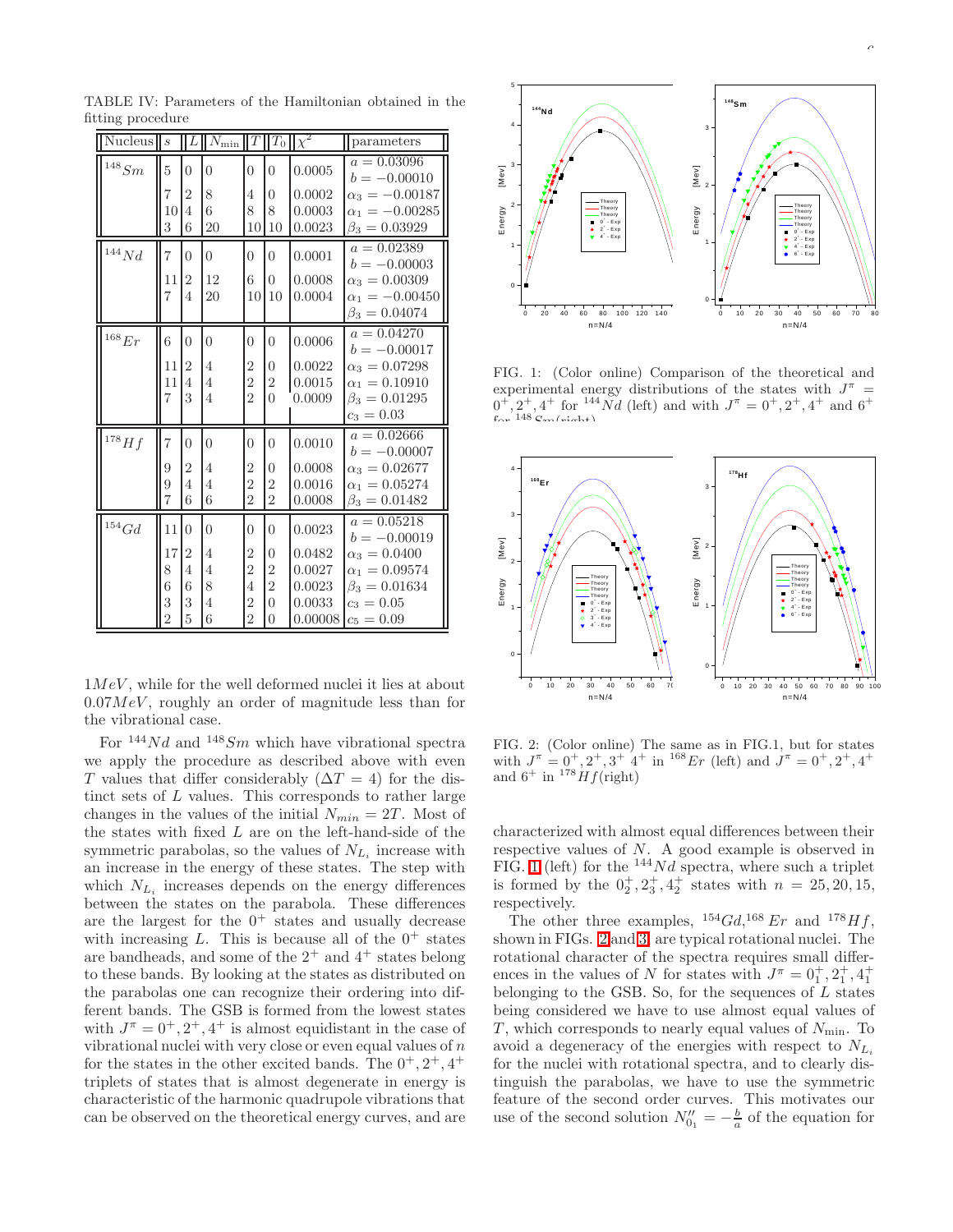

<span id="page-7-0"></span>FIG. 3: (Color online) The same as in FIG.1, but for states with  $L = 0^+, 2^+, 3^+, 4^+, 5^+$  and  $6^+$  in  $154 \text{Gd}$ 

the ground state  $(9)$ , defining the maximum  $N_{0<sub>1</sub>}$  for the ground state which yields a restriction on the values of  $N_{L_i}$  [\[10\]](#page-8-9). These increase for the  $L > 0 = 2, 4, 6...$  states but not as much as in the vibrational case. Hence, it is convenient in this case to place the states with a given L in the rotational spectra on the right-hand-side of the theoretical curves. As a result, with increasing energy on a specified parabola the number of bosons that are required to build states decreases. In short, if the number of quanta required for a collective state is taken as a measure of collectivity, the states from a rotational spectra are much more collective than vibrational ones, an expected result. In this case, one can also observe the structure of collective bands that are formed by sets of states from different curves. The best examples are for the GSB and the first excited  $\beta$ - and  $\gamma$ -bands (see FIGs. [2](#page-6-2)[-3\)](#page-7-0). In FIG. [3,](#page-7-0) for the spectra of  $154Gd$ , in addition to the  $J^{\pi} = 0^+, 2^+, 4^+$  states we have included states with  $J^{\pi} = 3^+, 5^+, 6^+.$  This shows that the method also works for the  $K^{\pi} = 2^{+}$  and  $4^{+}$  bands. The respective values of  $c<sub>L</sub>$  are given in TABLE [IV.](#page-6-1) In this case the second  $0^+_2$  band is below the  $\gamma$ -band in contrast with the  $^{168}Er$ and  $178$  H f spectra [\[28\]](#page-8-27). The examples presented include a lot of collective states, which cannot always be clearly distinguished on the parabolas as they have almost equal values of  $N$ . For such cases the symmetry feature of the second order curves can be used to place some of them at the other side of the parabola in FIGs. [2-](#page-6-2)[3.](#page-7-0)

### IV. CONCLUSIONS

In this paper we introduced a theoretical framework for understanding the empirical observation that collective states fall on two parametric second order curves with respect to a variable  $n$  that counts the number of collective phonons (bosons) that is used to build the corresponding many-particle configurations.

The theory is based on the reduction of  $Sp(12, R)$  into to the direct product  $Sp(4, R) \otimes SO(3)$ . The overarching  $Sp(12, R)$  structure is the dynamical symmetry group of the Interacting Vector Boson Model (IVBM), a phenomenological model that has been shown to be successful in a description of collective nuclear states. The  $SO(3)$  angular momentum group, through its role which is complementary to  $Sp(4, R)$ , labels states with a fixed angular momentum L. The  $Sp(4, R)$  basis is obtained via a reduction of its boson representations into irreps of  $SU(2)$  which are labeled by the quantum numbers  $T, T_0$  of the pseudo-spin and its third projection. The first-order invariant of the  $U(2) \subset Sp(4, R)$  is the total number of vector bosons  $N$  of the IVBM. The reduction that one exploits follows from the reduction of  $Sp(12, R)$ to its maximal compact subgroup  $U(6) \supset U(2) \otimes SU(3)$ , which gives the rotational limit of the IVBM.

As a consequence, we use the model Hamiltonian of this limit and its eigenstates to obtain the theoretical energies of the sets of states with fixed angular momentum L. These fall on parabolas with respect to the variable  $N = 4n$ . The parameters of the Hamiltonian are evaluated through a fitting procedure to known experimental energies of the sets of states under consideration, that is, those with  $J^{\pi} = 0^+, 2^+, 4^+,$  and the appropriate value of N for each state. The examples presented show that the procedure is accurate and appropriate for typical collective states that are observed in atomic nuclei. In short, the theory can be applied to typical collective vibrational and rotational spectra and can be used to clearly distinguished these using symmetry properties of the second order curves. The vibrational nuclei are placed on the left-hand-side of the parabolas with differing values of T and with N increasing with increasing energies. In the rotational case the situation is the opposite, which confirms the traditional view of vibrational states as few phonon states and rotational ones that involve a higher level of collective coherence, namely, more bosons. The band structure and the energy degeneracies in both cases are also clearly observed.

The results introduced here to illustrate the theory demonstrate that the IVBM can be used to reproduce reliably empirical observations of the energy distribution of collective states. Such a demonstration can be provided for any collective model that includes one- and two-body interactions in the Hamiltonian. The main feature that leads to our parameterization is the symplectic dynamical symmetry of the IVBM. This allows for a change in the number of "phonons" that are required to build the states. This investigation also provides insight into the structure of collective states, revealing the similar origin of vibrational and rotational spectra, but at the same time yielding information about unique features that distinguish the two cases.